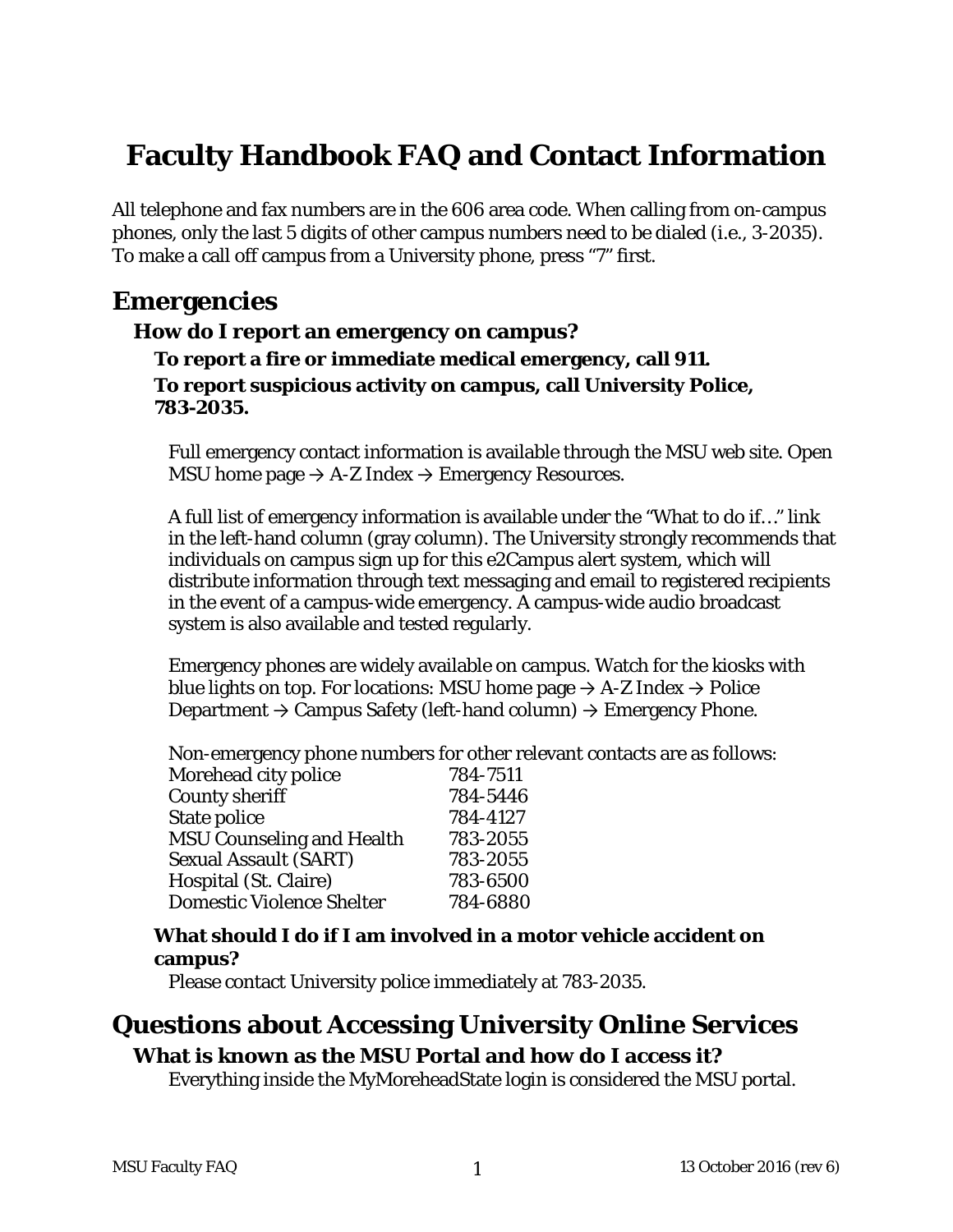To locate the MyMoreheadState login, open the MSU home page  $\rightarrow$  Top Links (to right along the MSU web page masthead)  $\rightarrow$  MyMoreheadState  $\rightarrow$  log-in screen.

#### **How do I activate my online account?**

MSU home page  $\rightarrow$  My Morehead State  $\rightarrow$  Web Advisor.

A screen opens to reveal a blue box with a series of blue boxes in two columns. Scroll down to the second blue box in the left-hand column and find the link to activate your account. You will be asked to type in your ID number and create a PIN for your account.

### **How do I know what my MSU email address is?**

When you first activate your account, your MSU email address should appear on the next screen right after successful activation. Most faculty and staff e-mail addresses are their first initial (dot) last name @ moreheadstate.edu, though there are exceptions.

## **How and when do I post midterm and final grades?**

The Registrar's office will send out e-mails with the due dates for midterm and final grades as well as an instruction sheet (note especially instructions for the use of E, U, and I grades). Midterm grades are usually due right after the middle of the term; final grades are usually due on Tuesday after Finals Week. Midterm grades are **required** for undergraduates, but graduate students receive only final grades.

All grades are posted in WebAdvisor, inside the MyMoreheadState portal. Inside WebAdvisor, choose Faculty/Advisors  $\rightarrow$  Faculty Information  $\rightarrow$  Grading.

New employees must complete the Family Education and Privacy Act (FERPA) training or they will not be able to enter grades. The persistent link to the required training is at [http://www.moreheadstate.edu/ferpa/.](http://www.moreheadstate.edu/ferpa/) Your supervisor will need to sign for your access. Contact your department's ADS (Academic Department Specialist, who works in the department office) for more information.

## **Questions about Technological and Communications Systems**

## **How do I address an issue with Blackboard?**

Call Information Technology Help Line: 783-HELP (4357) Your call will be forwarded to the Distance Education and Instructional Design Center or choose that option.

Visit the Distance Education and Instructional Design Center (DEID): 100 Camden-Carroll Library (first floor, west wing, Library Commons).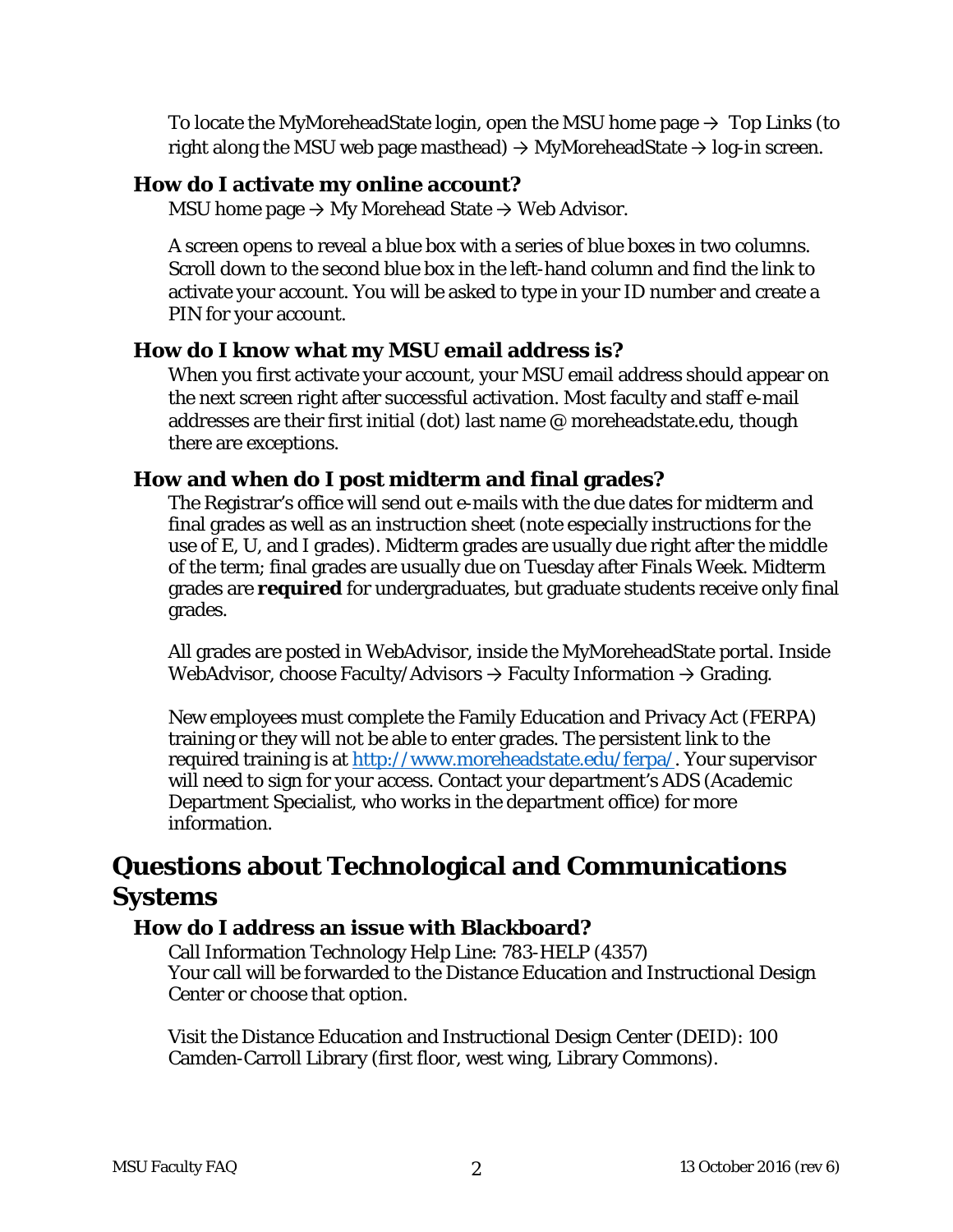Contact a member of the DEID staff: Misty Hanks, 783-5415; Dave Flora, 783- 9404; Xavier Scott, 783-5446; Jing Zhang, 783-9337.

Consult Blackboard tutorials/toolbox: MSU home page  $\rightarrow$  Top Links  $\rightarrow$ Blackboard (log-in)  $\rightarrow$  "How to Use Blackboard" (left-hand column).

## **Where may I report technological problems on campus? (Non-Blackboard) (University equipment only)?**

Technology Service Center, 111 Ginger Hall, 783-HELP (2357), [tsc@moreheadstate.edu.](mailto:tsc@moreheadstate.edu)

This is a walk-in center for technology help as well as the IT help line during normal business hours. For information about their services, see MSU home page  $\rightarrow$  A-Z  $\rightarrow$  Information Technology.

#### **How may I make long-distance phone calls from a campus phone?**

Long-distance service from any University telephone is only available if you have been issued a code number. Code numbers may be requested from your department or unit supervisor, and a list of instructions will accompany your code number.

Policies for the use of University phones may be found at the following link: MSU home page  $\rightarrow$  A-Z Index  $\rightarrow$  Academic Affairs  $\rightarrow$  University Administrative Regulations  $\rightarrow$  (Regulation 308 Telecommunications Resource Usage).

## **Questions about Accessing On-Campus Premises and Identifying Locations**

### **Where can I find a list of abbreviations for buildings and locations on campus?**

From the MSU home page, choose Map at the top (by A-Z) then choose Campus Buildings from the menu at left.

## **How do I find a colleague's email address, on-campus location, or phone number?**

MSU home page  $\rightarrow$  Directory (very top of the screen).

## **How do I request keys and where may I access them?**

Key requests may be made by contacting your department's ADS (Academic Department Specialist, who works in the department office) or by filling out a key request form at the link below. Appropriate signatures are required.

MSU home page  $\rightarrow$  A-Z Index  $\rightarrow$  Police Department  $\rightarrow$  Forms (left-hand column).

Keys are approved and issued through Facilities Management, located in the W. H. Rice Service Building 783-5267.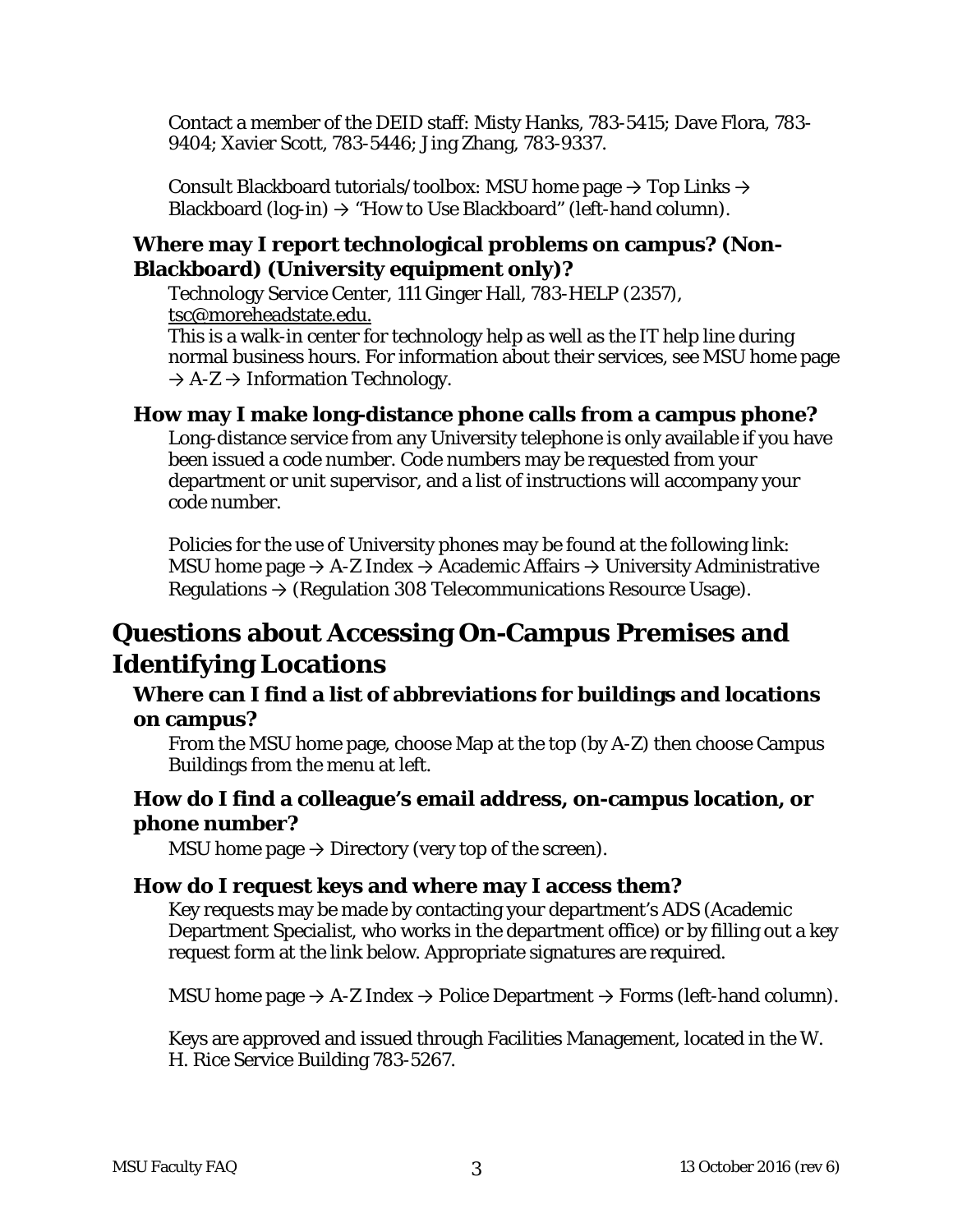#### **How can I have classrooms or buildings unlocked?**

Departments normally issue keys to relevant classroom buildings if your office is located in the same building. These outside door keys also typically open classrooms within that building. If not, then inquire in department or business offices on the same floor as the locked classroom for a master classroom key. Oftentimes, faculty whose offices are located on those floors are willing to unlock classrooms as well. As a last resort, or after hours, contact the University police at 783-2035.

#### **What if I lock my keys in my office?**

During daytime hours: go to your department office to borrow the master key. If it is closed, go to the nearest open department or dean's office. After hours: call the MSU Police, 783-2035. They may ask to see your ID.

#### **What if I my University keys are lost or stolen?**

Report the loss or theft immediately to University police at 783-2035.

#### **How can I learn of weather delays and cancellations?**

Usually, weather delays/cancellations are posted on the MSU home page in red bars at the top of the page. You can sign up for more detailed alerts (MSU home  $page \rightarrow A-Z \rightarrow$  Alerts (e2campus)) to your cell phone or e-mail.

## **Whom may I contact regarding student disability accommodations and the Americans With Disabilities Act?**

Evangeline Day, MSU Disability Services Coordinator, 109-J Rowan County Board of Education Bldg. (western edge of campus, past Lappin Hall; Summer 2016 to Summer 2018) 783-5188 or e.day@moreheadstate.edu.

#### **Where may I address questions regarding U.S. postal services and campus mail?**

University Post Office, 004/007 Allie Young (temporary location May 2016- Summer 2018) 783-2816.

#### **Where may I make copies on campus or have other documents and materials printed?**

Document Services in 14 Allie Young Hall, 783-2032.

They do large printing orders, can make large color posters for conferences, etc. There are also copiers in most departments, for which you need a copy code provided by the department.

There are copiers in the library that take money from your MSU EagleCard ID. The EagleCard add-value station in the library is located on the first floor of the library.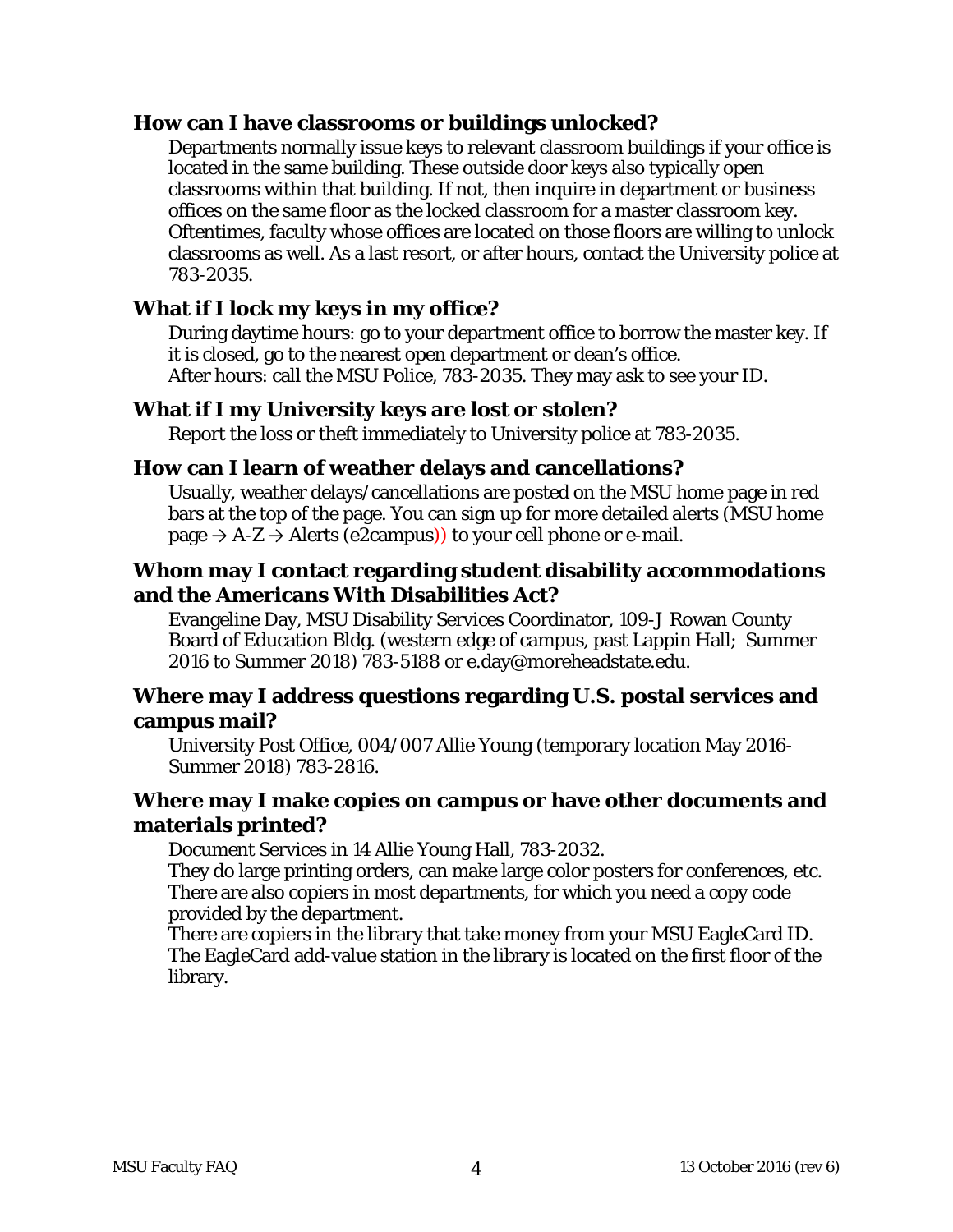## **Questions about Benefits, Parking, and other Employee Services**

## **Where do I find information about MSU parking services and regulations?**

MSU home page  $\rightarrow$  A-Z Index  $\rightarrow$  Police Department  $\rightarrow$  Parking (in left-hand column)

Call: 783-2220; 100 Laughlin Building Email: traffic@moreheadstate.edu.

#### **What should I do if I receive a parking ticket on campus?**

Parking tickets should be paid at the Parking Office, 100 Laughlin Building. If you have a parking pass that you forgot to put in the car, you can bring it to the office and they usually forgive the ticket.

#### **Where may I address questions about payroll, including arranging for direct deposit?**

Payroll office, 310 Howell-McDowell, 783-2145 (Fax: 783-5066).

#### **Where should I direct questions about insurance coverage and other benefits?**

Human Resources, 301 Howell-McDowell, 783-2097 (Fax 783-5028). **How do I arrange University travel to conferences, seminars, and workshops, etc.? How do I schedule and book University travel? How am I reimbursed for University travel?**

Travel Coordinator: Amanda Jewell in Procurement Services, 783-2737, travel@moreheadstate.edu.

To set up a travel request, log in to MyMoreheadState  $\rightarrow$  Employee Services  $\rightarrow$ Procurement Services  $\rightarrow$  Travel Services. This page has a PowerPoint and a video about how to do travel requests, as well as the link to the travel request form. There is also information on this page about covered expenses, mileage rates, etc.

Once you complete the travel, the Travel Expense Voucher (link on the same page) is what you fill out, print, and have signed to request reimbursement.

#### **Where may I research external and internal funding sources for my research and pedagogical activities? How can I compete for internal funding for my research?**

The Office of Research and Sponsored Programs handles all funding questions. 901 Ginger Hall, 783-2010, MSU home page  $\rightarrow$  Top Links  $\rightarrow$  Research. This is the place to go for information on internal grants and summer fellowships as well as applying for any external grants, for human subjects research information and Internal Review Board (IRB) forms, etc.

#### **How long may I check out books at the library?**

Books in the main collection: 2 weeks (students), 9 weeks (faculty) Recreational reading materials (1st floor): 2 weeks (all patrons) CDs and DVDS: 1 week (all patrons) Interlibrary loan items: as specified by the lending institution.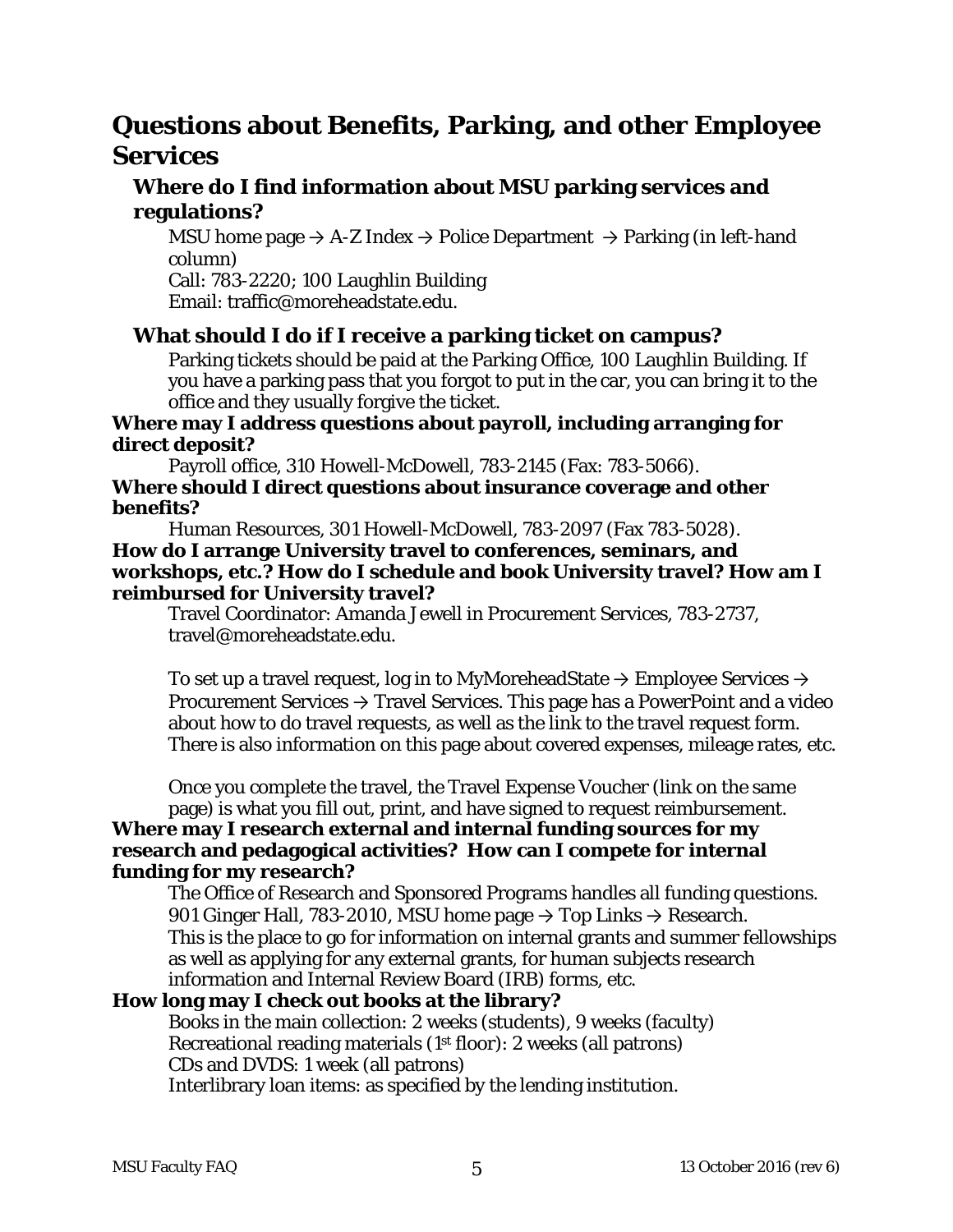A valid MSU ID or community membership card is required to check out all materials.

#### **What recreational activities are available on campus and how may I access them?**

For general exercise, including swimming and various sports, the MSU Recreation and Wellness Center is available to all employees. Phone: 783-2083. For hours, services, and information: MSU home page  $\rightarrow$  A-Z  $\rightarrow$  Recreation and Wellness Center.

For date-based information about sports, music, and other events, choose the Calendar link from the MSU home page masthead. You can display by month or week as well as day, and choose at the left what types of events you would like listed.

#### **Where may I purchase or rent academic regalia?**

Regalia (gowns) can be rented or purchased from the MSU Bookstore (MSU home page  $\rightarrow$  Top Links  $\rightarrow$  Bookstore  $\rightarrow$  Graduation  $\rightarrow$  Faculty Gowns), 783-2081.

## **Questions about Dining on Campus**

#### **What are dining options on campus and where can I find dining and catering policies?**

MSU home page  $\rightarrow$  A-Z Index  $\rightarrow$  Dining Services (Includes a link to a map of locations)

Dining facilities on campus are in flux until summer 2018 due to the renovation of ADUC (Adron Doran University Center). The two main dining locations on campus are located on the first floor of Alumni Tower (Beakers, Wing Span, P.O.D.--east end of campus) and Third Street Eats (behind Lappin Hall, west end of campus). During the 2016-2017 school year, a new dining facility will open on the top floors, south end, of the new parking facility, diagonally across from Alumni Tower and the Recreation Center

Catering policies and options may be consulted at MSU home page  $\rightarrow$  A-Z Index  $\rightarrow$  Catering.

Aramark is the exclusive caterer on campus, and all food for activities on campus must be ordered through them unless a "Food Waiver" has been requested and approved by Bill Redwine in Auxiliary Services.

#### **Where can I get a quick cup of coffee or other beverage on campus between classes?**

Centrally located on the first floor of the Camden-Carroll Library (face the circulation desk and turn left), Java City provides a full range of coffees and teas and lighter refreshments. Starbucks (in the Third Street Eats complex, behind Lappin Hall) offers their full corporate menu, as well as packaged coffees and teas.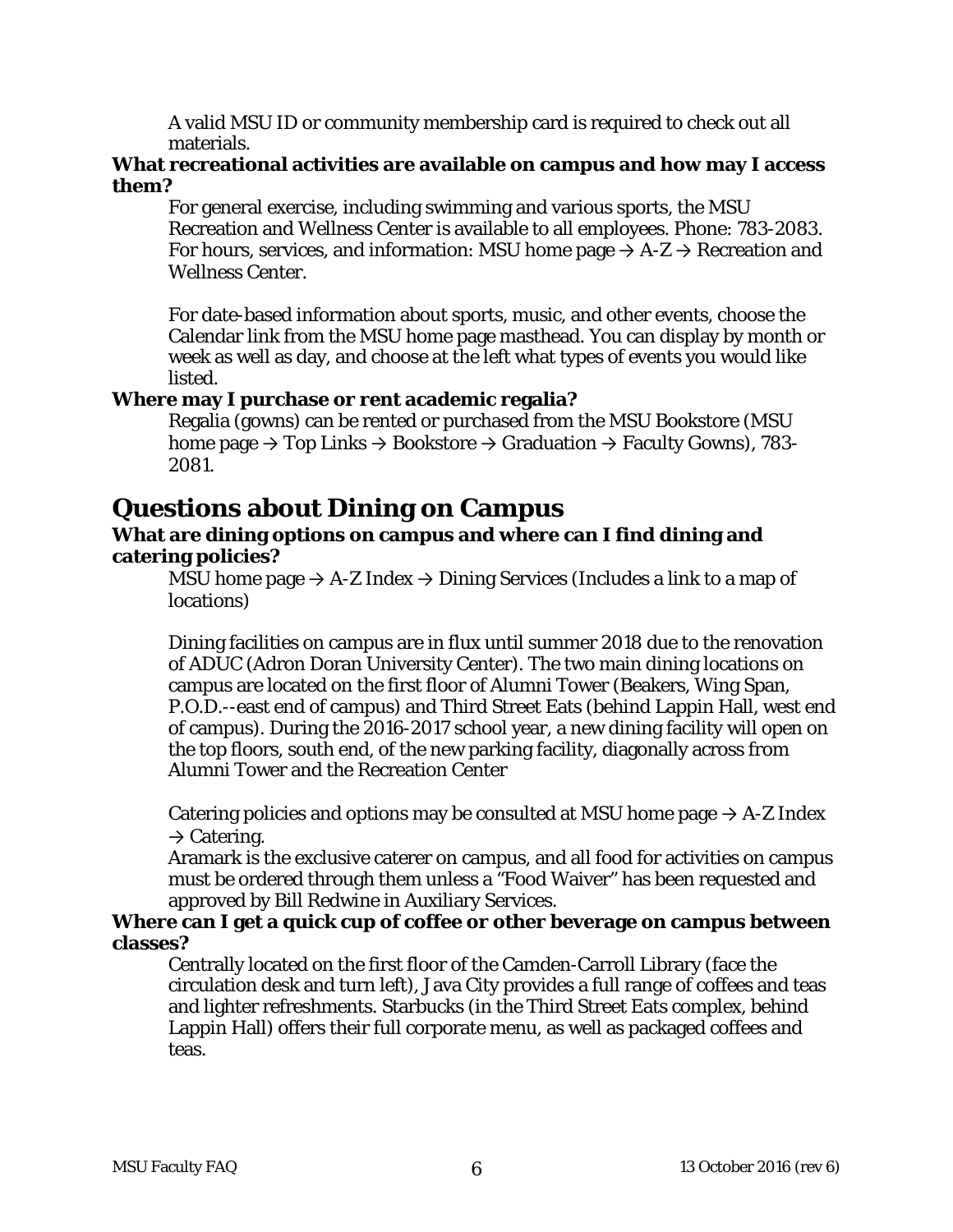Off campus, the Bakery on Main and the Fuzzy Duck Coffee Shop are both within easy walking distance on Main Street just one block west of the University.

## **Questions about Teaching and Advising**

## **How do I know when classes begin, the semester ends, finals are scheduled, etc.?**

Academic Calendar: MSU home page $\rightarrow$  A-Z (at top)  $\rightarrow$  Academic Calendar.

## **Whom may I contact to schedule a library instructional session for my classes?**

Ray Bailey, Head of Instructional Services, Camden-Carroll Library 783-5106 or ra.bailey@moreheadstate.edu.

Sarah Mollette, Instruction & Outreach Librarian, Camden-Carroll Library 783-5110 or s.mollette@moreheadstate.edu.

## **Whom would I consult for questions and concerns about Distance Learning? (online, ITV, and satellite campuses)**

Tina Stafford-Parsons, 783-2605, t.stafford@moreheadstate.edu. For listings and contact information for satellite campuses, MSU home page  $\rightarrow$  A- $Z \rightarrow$  Distance Education and Regional Campuses.

## **How do I order books for classes? Whom would I contact for information about Bookstore purchases and faculty services and benefits?**

For questions, contact the Textbook and Course Material Buyer: Denise Hamrick, 783-2081, d.hamrick@moreheadstate.edu.

MSU home page  $\rightarrow$  Top Links  $\rightarrow$  Bookstore  $\rightarrow$  Textbooks  $\rightarrow$  Faculty has both the login for ordering books on-line and some frequently asked questions.

## **What information must be included in my syllabus?**

Refer to MSU's syllabus check list at [http://www.moreheadstate.edu/undergraduate/?terms=syllabus%20checklist.](http://www.moreheadstate.edu/undergraduate/?terms=syllabus%20checklist)

## **Where may I find academic advising and career development resources for students?**

Some advising information, especially about general education classes and substitutions, can be found in the General Education area (MyMoreheadState  $\rightarrow$ Academics  $\rightarrow$  General Education). Most other information is in the Advising Central area (MyMoreheadState  $\rightarrow$  Academics  $\rightarrow$  Advising Central  $\rightarrow$  Advisors Click Here). Career Services has a direct link on the MSU web site at [http://www.moreheadstate.edu/career/.](http://www.moreheadstate.edu/career/)

#### **What is an Area? How does it differ from a Major?**

At MSU, an Area is a program of study that contains more hours than a Major. Students choosing an Area do not need to select a Minor as well; students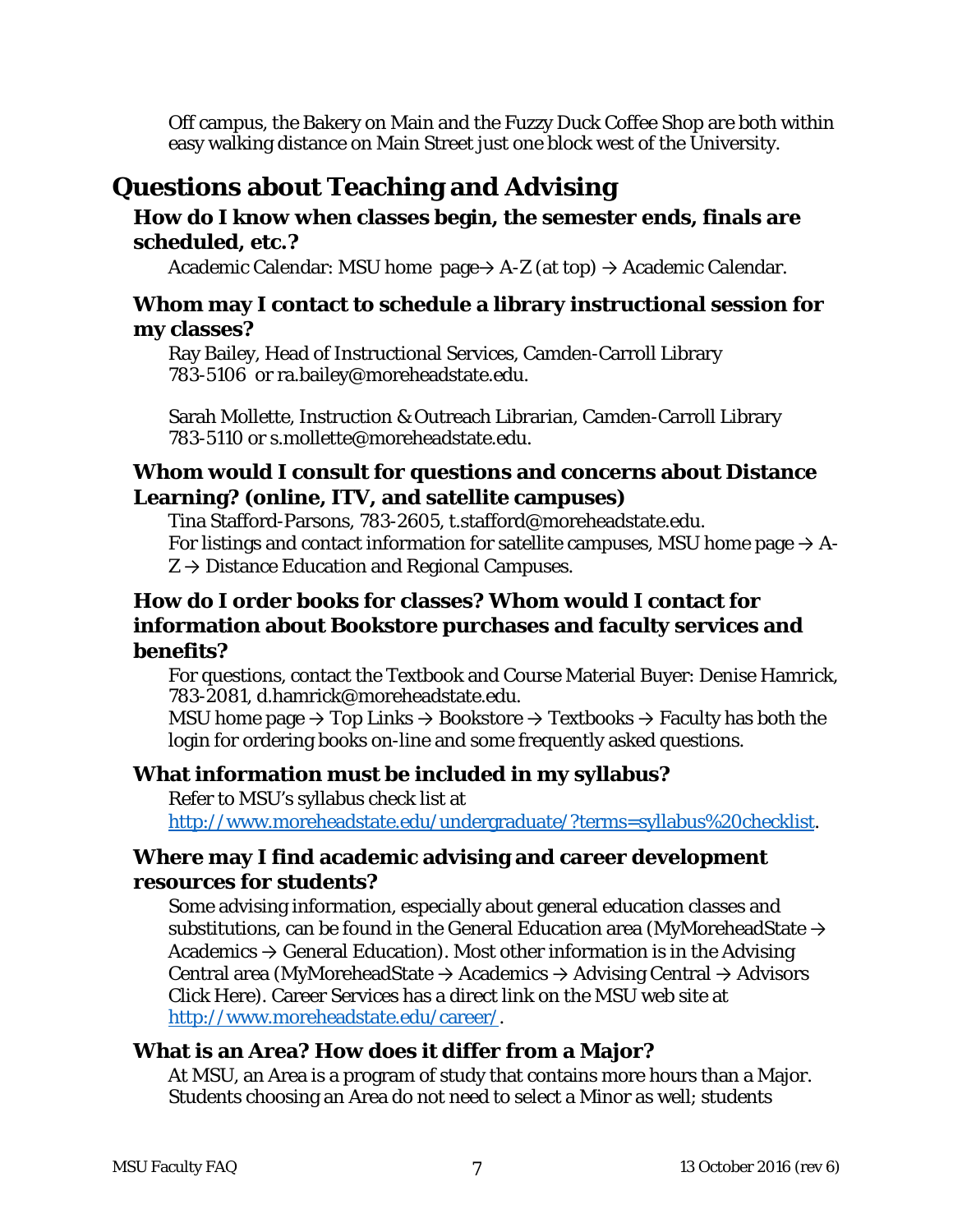choosing a Major need to also complete a Minor in order to graduate. At some schools, a similar distinction is captured by the B.S. vs. B.A. terminology. See the MSU Catalog (MSU home page  $\rightarrow$  Top Links  $\rightarrow$  Catalog) for information about all of the Areas, Majors, and Minors offered at the university.

#### **Where may I learn about general education assessment?**

Log in to MyMoreheadState, the MSU portal. In the Academics drop-down menu, choose General Education. Then use the menu items at left to get various forms, listings of general education classes, student learning outcomes (SLOs), assessment requirements, etc.

#### **How do I learn about committee service on campus?**

For University service: MSU home page  $\rightarrow$  A-Z Index  $\rightarrow$  Standing and Advisory Committees.

Each year in the spring, the Faculty Senate distributes a questionnaire soliciting faculty service preferences on University committees for the coming year. Filling out this questionnaire at least ensures that one's interests and preferences are considered. Not all requests for committee service can be honored, however, since many standing committees have eligibility requirements, such as equitable representation by gender, rank, college, and department.

Department-level and college-level committee membership is determined by election or appointments within one's own unit. University committee appointees are notified via letter by late summer for service during the following school year.

#### **What should I do if I suspect a student has committed plagiarism?**

Individual departments may have established policies and procedures for dealing with suspected plagiarism. Please consult your immediate supervisor first for your department's procedure.

For infractions such as plagiarism, the University follows procedures established in the *Eagle Student Handbook*:

MSU home page → A-Z Index →Student Handbook→Eagle Student Handbook (left-hand gray column).

Within the handbook, the definition of Academic dishonesty is found on pg. 9. Procedures for reporting plagiarism are found in Appendix A, pg. 80.

### **Under what circumstances should I put a hold on or "block" a student's account?**

Throughout the University, holds may be placed on students' accounts for financial, academic, and disciplinary reasons. Faculty may only place a hold on or block a student's ability to register for classes, and only if the faculty member has been assigned that student as an advisee. A block is typically placed on a student's ability to register in cases where departments wish to ensure the student has been updated and informed of all upcoming course offerings and/or advised regarding his or her progress towards achieving a degree.